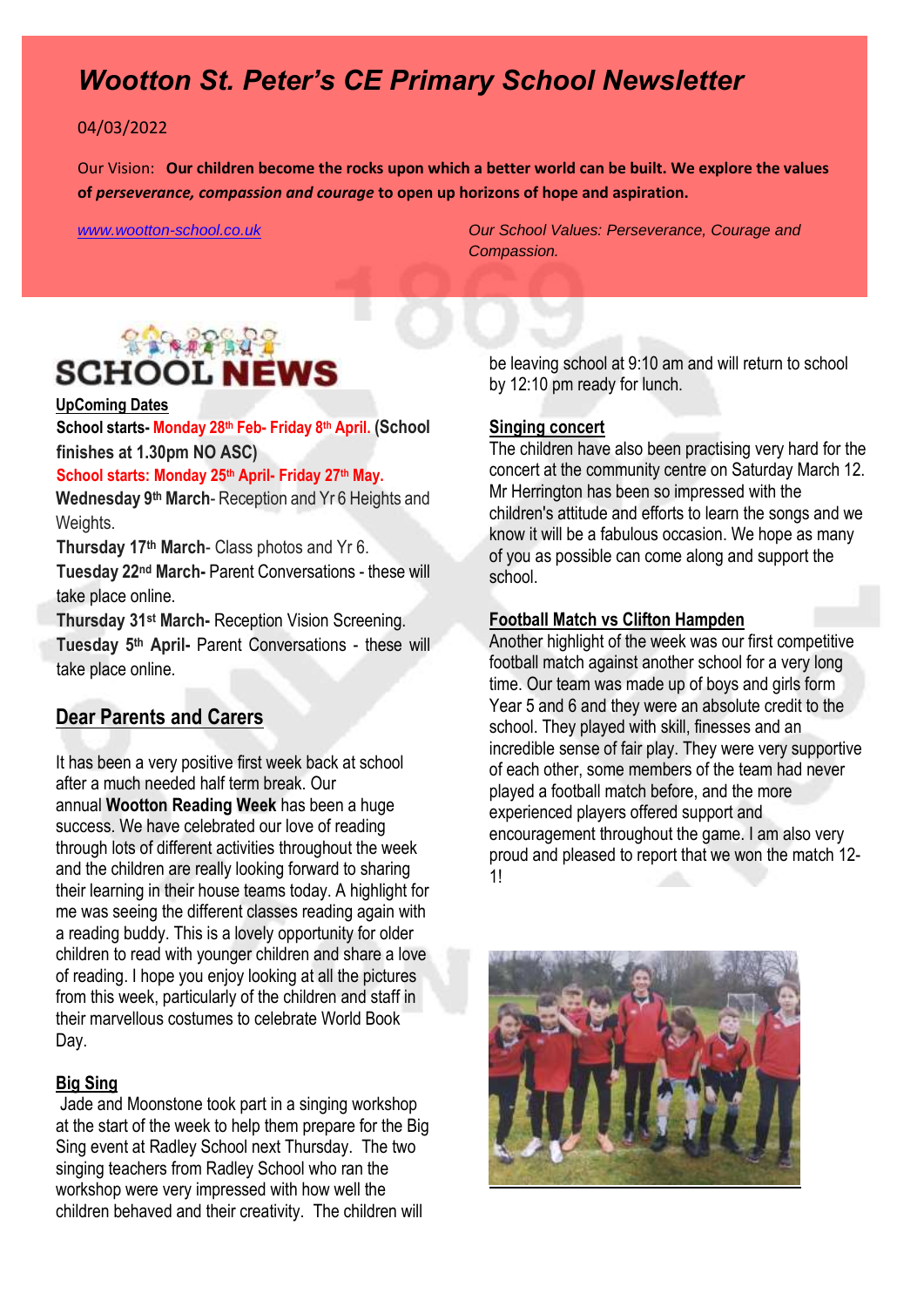# **Reading Week**















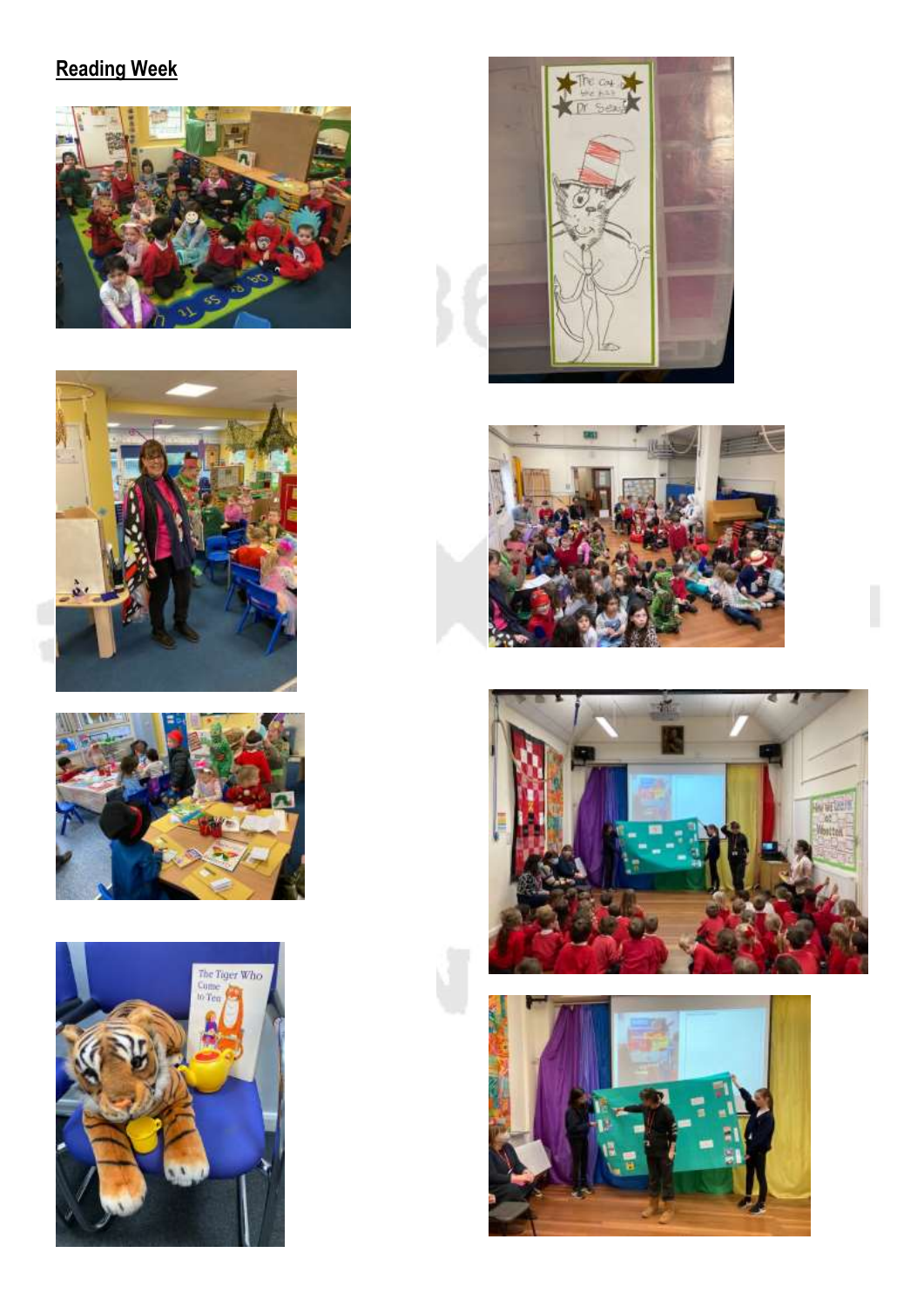## **Reading Week**











We had an assembly with author Ben Bailey Smith.



**Little Gems-** Eriana for coming to school this week, ready to learn. Well done Eriana

**Opal –** Cassi for being kind and caring to his friends and for his fantastic literacy learning this week. Great job Cassi

**Jade –** Rory for working really hard at home on Google Classroom. Well done Rory

**Moonstone –** Daniel for his enthusiastic and confident reading. Good work Daniel

### **This Week's ask me about????**

**Little Gems –** The life cycle of a Caterpillar.

**Opal –** The book marks you made.

**Jade –** Our Habitat

**Moonstone –** Our world Book Day rap.

Every Day Counts!

**School Attendance** 

**Little Gems- 92.67%**

**Opal- 92.48%**

**Jade- 95.92%**

**Moonstone- 96.39%**